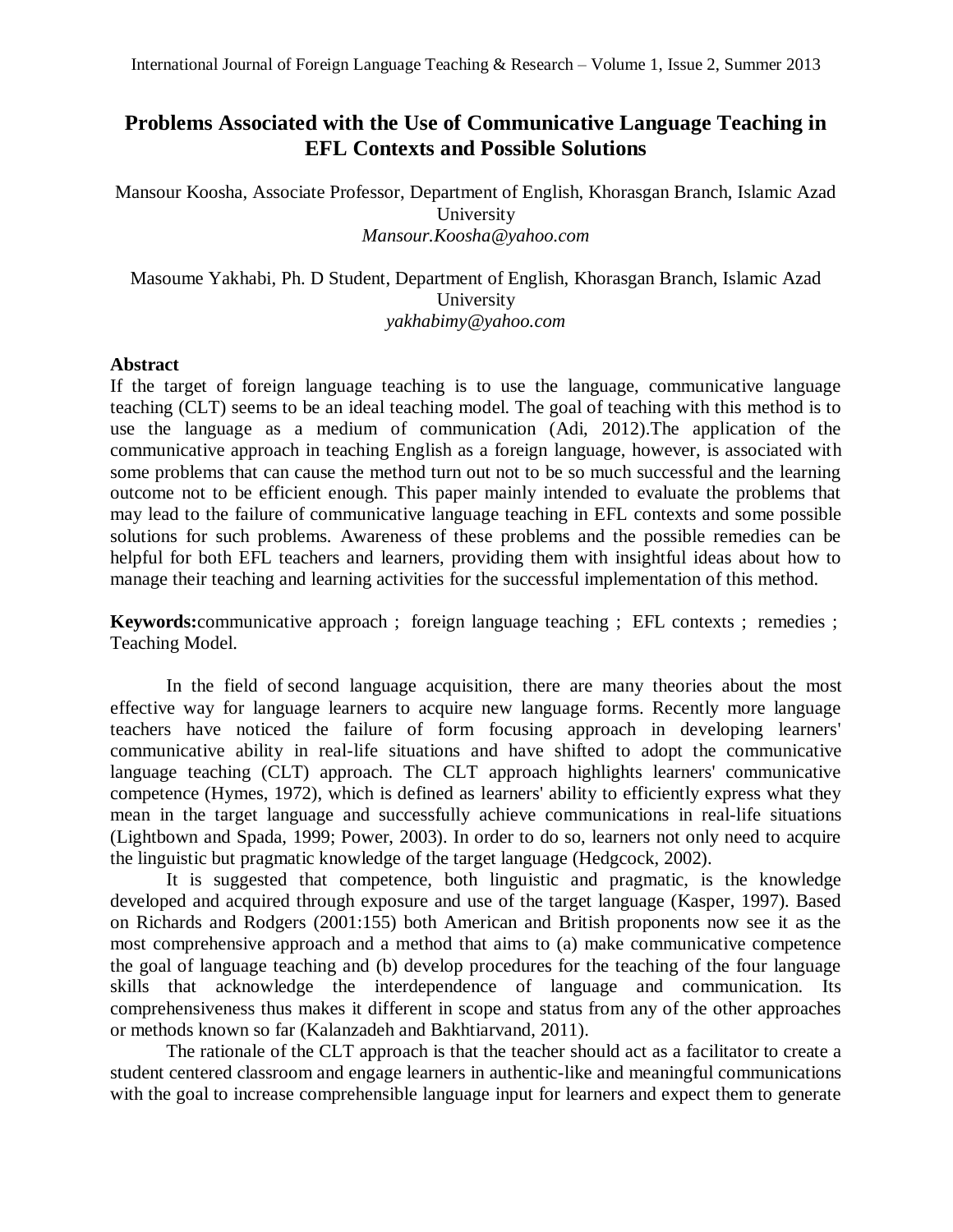more output (Huang and Liu, 2000, cited in Norouzi Larsari, 2011). Teachers, therefore, need to design learning tasks with clear objectives and consider what learning tasks or materials are to benefit students' acquisition of both the target linguistic and pragmatic knowledge (Chapelle and Hegelheimer, 2004).

The application of communicative language teaching (CLT) to English as a foreign language (EFL) context has recently been debated extensively. Although the CLT approach attempts to involve learners in more authentic and interactive learning tasks that promote both comprehensible input and learners' language output, teachers still find it difficult and challenging to adopt the approach and maximize the learning; especially in EFL classrooms.

Numerous attempts have been made to introduce CLT to EFL (English as a Foreign Language) contexts, both on the EFL countries' own initiatives and through international aid projects; however, these attempts often turned out not to be as successful as when used in ESL contexts (Ellis, 1994, 1996; Shamin, 1996; Valdes & Jhones, 1991). In EFL classrooms, although teachers now have gradually adopted approaches that focus on meaning and language use, the learning outcome is still not efficient enough. For this reason, the authors attempted to provide a comprehensive list of difficulties and problems EFL learners and teachers may experience implementing this method in EFL classes.

#### **Review of Literature**

Communicative Language Teaching (CLT) is a cover term for a number of approaches that developed in the 1970s in critical reaction to audio-lingual teaching methods and their unsatisfactory results. They all criticize the mechanistic nature of audio-lingual pattern drills which fail to prepare learners for a productive use of the target language in the many different communicative situations of everyday life. The common goal of communicative approaches is communicative competence (Power, 2003).

A number of reports in the literature deal with CLT innovations in EFL contexts. Many have proposed that most EFL teachers have found it challenging to use CLT. For instance, Burnaby and Sun (1989) reported that teachers in China found it difficult to deploy CLT. The constraints cited include the context of the wider curriculum, traditional teaching methods, class size and schedules, resources and equipment, the low status of teachers who teach communicative rather than analytical skills and English teachers deficiencies in oral English and sociolinguistic and strategic competence.

In the year 2003, Iranian pre-university English course underwent a reform. The principal goal was to propose a shift away from the long-established grammar-translation curriculum practice towards teaching for communicative competence. The stated goal was to make preuniversity English language instruction more communicative. The major justification was that English should be used communicatively by the learners preparing themselves for university entrance and not just learned about.

Ghanbari and Ketabi (2011) conducted a research study, evaluating perceptions of Iranian pre-university teachers regarding the different components of this new curriculum, i.e. attitude, methodology, practice, etc. The findings of research study revealed that there are some stumbling blocks that seriously affect the aims of this curriculum innovation to be fulfilled in Iran as an EFL context. These blocks involved: The lack of feasibility, triability, and compatibility of the new method with existing values and practices, lack of enough appropriate training and retraining courses, teachers' low confidence in the new approach, practical constraints, unsupportive school environment, and negative feedback from colleagues, school officials, students, state evaluation centers, etc.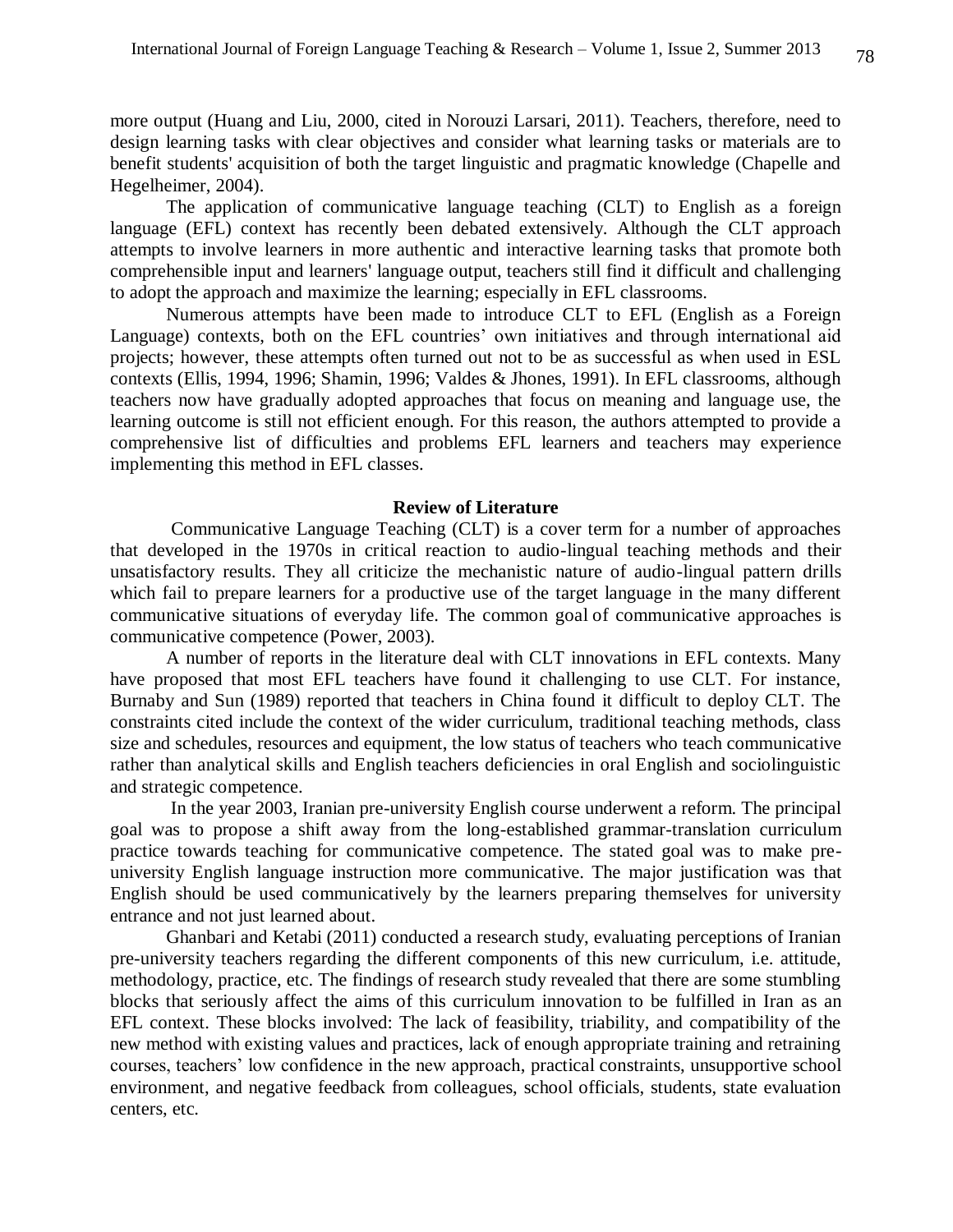Many other studies and researches have also shown that it is not that much easy for the teachers specially the EFL teachers to utilize CLT as an asset to reach the final goal of language teaching in their context with their students. Based on a study that assessed the attitudes of Hong Kong educators toward using CLT in the local context, Chau and Chung (1987) reported that teachers used CLT only sparingly because it required too much preparation time. A study conducted in Vietnam identified class size, grammar-based examination, and lack of exposure to authentic language as constraints on using CLT (Ellis; 1994).

Li's (1998) article on the cultural constraints in introducing the CLT in South Korea points to a number of Asian EFL countries where CLT has been used with limited success– China, Hong Kong, Japan, Vietnam, Pakistan, Singapore and the Philippines. A research by Gahin and Mayhill (2001) showed two roadblocks in the application of CLT in Egypt. First are extrinsic barriers covering economic factors which include low wages, lack of resources, and large classes without adequate facilities; pressure from parents, students, principals, and supervisors cause teachers to sacrifice an ideal CLT syllabus, Second are intrinsic barriers covering cultural factors which include passive-student traditions, negative-to-group-work attitudes, and influences of colleagues in other, teacher-dominated subjects, Deckert (2004) found that the failure of the application of CLT in the United Arab Emirates was caused by excessive teacher talk and teacher and student perceptions about effective English teaching. Observations showed that excessive teacher talk in explaining to and correcting students causes them to miss opportunities to actively participate using English in communication.

As this brief review reveals, CLT as the most known comprehensive approach in language teaching has proved difficult to be implemented on the part of teachers of English as a Foreign Language. Some of these problems that are considered to be more common in the majority of EFL contexts will be discussed in more detail in this article.

### **Problem Sources**

### **EFL learners have low intrinsic motivation to communicate in foreign language**

Since the emergence of CLT the only group of people having difficulty using it are not the teachers. Students are also to be taken into account in this case. An important question to ask is do EFL students need to speak English and communicate in this language. In a setting where English is a foreign language, students usually learn with low intrinsic motivation; English may be deemed irrelevant with students' needs because the language is not part of their everyday life. On the other hand, in a setting where English is a second language, students have high intrinsic motivation because the language is a part of everyday life. By living in a second language environment, students have a higher chance to use the language whether to communicate with others or for professional needs, as in searching for a job [\(Adi,](http://sugengadi.lecture.ub.ac.id/author/sugengadi/) 2012).

Without an English-speaking environment, motivation becomes more a product of curricular demands, pressure from exams, and academic and professional success, instead of demand for communication. As Widdowson (1998) perceived, the English language teaching that takes communicative competence as the invariable goal doesn't fit in the EFL contexts where learners' engagement in social interaction with native English speakers is minimal (Wei, 2011).

Stern (1992) argued that one of the most difficult problems in making classroom learning communicative is the absence of native speakers. Apparently, CLT are more successful in English as a Second Language (ESL) context because students have the motivation to work on oral English because they need it in their lives. In contrast, in English as a Foreign Language (EFL) context, due to some physical limitations, such as the purpose of learning English, learning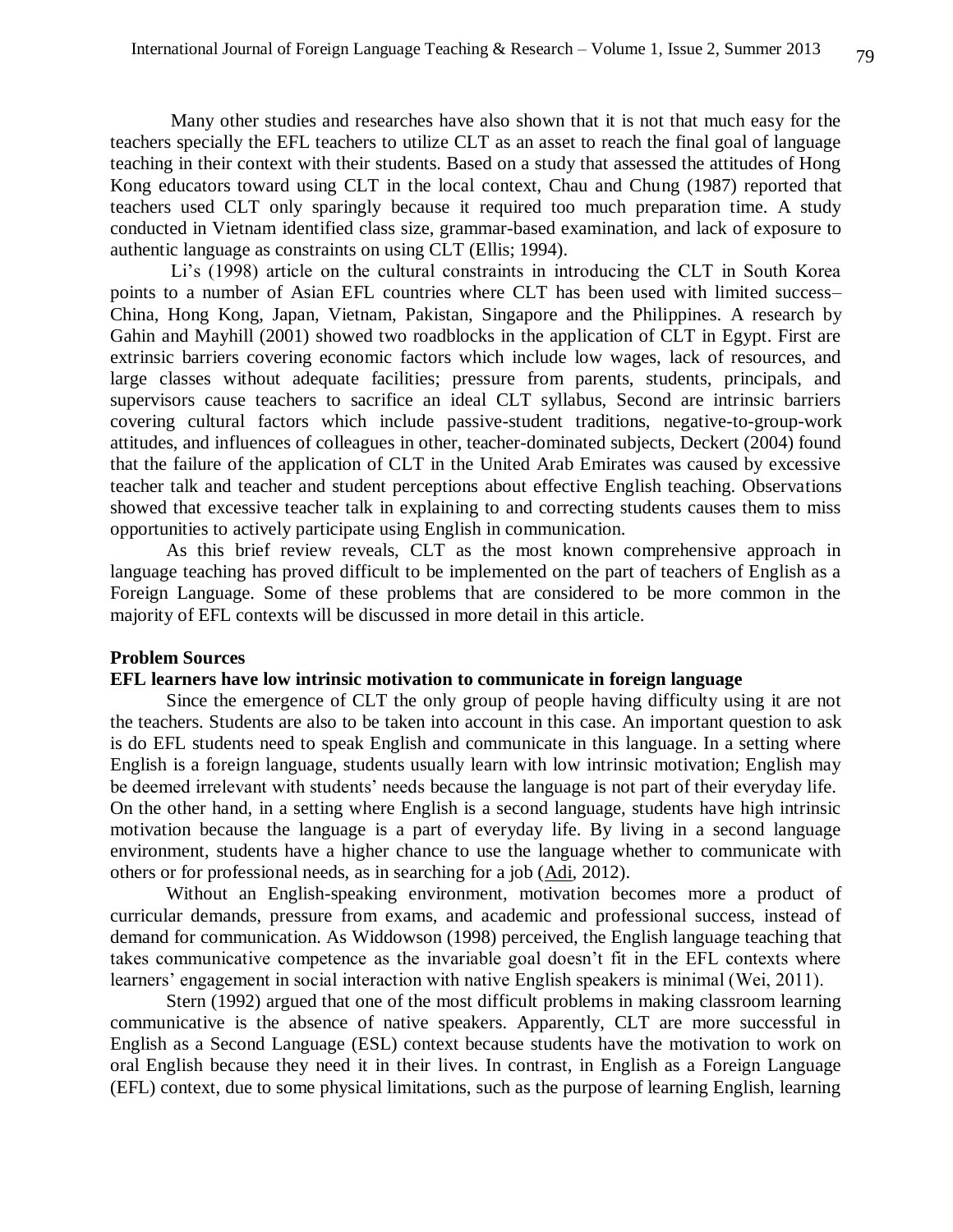environments, teachers' English proficiency, and the availability of authentic English materials, CLT meets much more difficulties during its application.

Sano and Harmer (2001) for instance, point out that the Japanese students they studied generally did not feel pressing need to use English, therefore the goal of communicative competence seemed too distant for them. Unlike ESL learners who need to use the TL in everyday life for surviving in the target culture, EFL learners generally do not have adequate access to the TL outside of the classrooms and normally return to the real world speaking their mother tongue as soon as they leave the classroom (Campbell, 2004).

Without a clearly established need or goal, students without a specific personal interest in speaking English will lack motivation. While there are long-range needs for the students--from abstract ones such as the broadening of one's social perspective and more concrete ones such as English for business purposes--students are not likely to be conscious of these needs, especially with the more pressing need of passing entrance exams (Poza, n.d.), and when this need evaporates after entering university, so will the motivation to maintain the skill and to expand upon it.

### **CLT teaching method is not compatible with University Entrance Exam**

The impact of a test on teaching and learning is commonly referred to as the washback effect. The structure of University Entrance Exam (UEE) plays a very significant role in determining the teaching methodology and materials used in EFL contexts. EFL teachers are under the pressure of UEE to change the way they teach in the classroom.

For instance, as stated by Ghanbari and Ketabi (2011) the structure of University Entrance Exam (UEE) in Iran that values grammatical learning above language knowledge and communication negatively affects the CLT English course. In fact, UEE has a determining role in the whole program. The most important thing in high school education is to help students pass the University Entrance Exam. So, the teachers are obliged to emphasize grammatical and reading skills, rather than communication. They teach most of the textbooks according to GTM; moreover, they pay more attention to those components of lessons like vocabulary and grammar, which are tested in UEE not other connected parts. UEE has also its influence on the students. Students study English just to pass the Exam. It really dictates learners what to seek for in the text-book and what to expect their teachers.

Entrance exams, via their power to determine the course of students' lives, have become the focal point of education in many EFL contexts. Since one's career is often determined by which university one attended, and since the university one attends is determined by these exams, students and their teachers mainly attend to the vagaries of the tests, focusing their energies on answering the questions as they are expected to be answered. Since the majority of these exams focus on assessing aspects other than communicative ability, they would negatively affect the CLT methodology, no matter how hard the teacher may try to apply CLT principles (Poza, n.d.).

### **CLT lacks clear cut assessment procedures**

Assessment is considered as one of the major challenges of communicative language teaching. Norris and Ortega (2000) distinguished four types of measurement:

Metalinguistic judgment (e.g., a grammaticality judgment test)

Selected response (e.g., multiple choice)

Constrained constructed response (e.g., gap-filling exercises)

Free constructed response (e.g., a communicative task)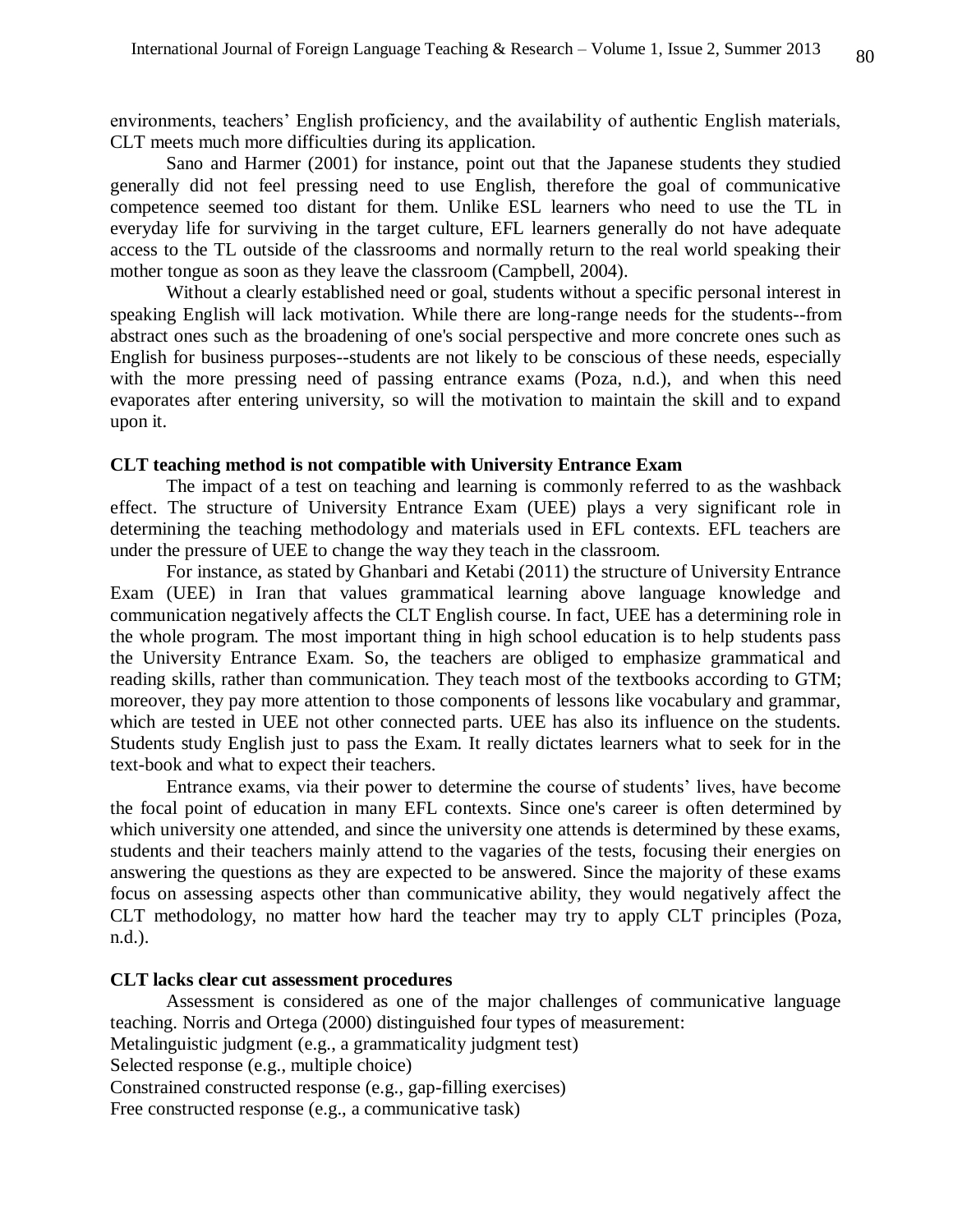Free constructed responses are best elicited by means of tasks. Task-based performance can be assessed either by means of a direct assessment of task outcomes or by external ratings.

The former is possible only with tasks that have a single correct outcome. An example would be a spot-the-difference task, where learners are asked to interact in order to find a specified number of differences in two similar pictures. In this task, assessment would consist of establishing whether the learners were able to identify the differences. External ratings involve assessing different qualities of a task performance such as accuracy, complexity, and fluency. Considerable expertise is required to ensure that the ratings are valid and reliable. However, a great number of EFL teachers do not have such a skill, so they prefer to adhere to the traditional methods with their standardized, objective tests that mainly measure learners' knowledge about language (Ellis, 2008).

One other major difficulty is the fact that most our standard tests emphasize the objectivity nature of our scoring and evaluation procedures, something that does not seem to be very reasonable in CLT (Kalanzadeh and Bakhtiarvand, 2011). Evaluating oral skills would also require one-to-one interviews, calling for a great deal more time and manpower and increased difficulty in evaluation consistency. Performance anxiety might also increase relative to written exams, especially if foreign examiners are used.

### **CLT is not always compatible with EFL home culture and values**

One of the implementation problems of CLT is that the approach is not always appropriate with the socio cultural context in which it is used. Culture is often considered as a barrier in creating a communicative form of English learning in EFL contexts. Rogers and Everett (1971) claim that an innovative method has a far better chance of being accepted if it can be seen to be compatible with existing values and practices (Lamie, 2004). In adopting CLT in foreign language learning, teachers and policy makers are likely to accept implicitly and subconsciously certain assumptions concerning their pedagogical roles and goals as cultural guides (Talebinezhad & Aliakbari, 2001). The hidden but inescapable assumption is that meaningful language use is culture bound and culture specific.

In the EFL setting, the home culture and the EFL classroom/textbook cultures are very often at odds, and the values and teaching methods presented in class are alien and therefore often unappreciated. The culture in many EFL contexts (collectivist societies) is one that has a long tradition of unconditional obedience to authority. The teacher is seen not as a facilitator but as a fount of knowledge, which is delivered without any concession to students and which students 'struggle to attain' (Holliday, 1994).

In such cultures, the centrality of the teacher is the culturally and socially sanctioned basis of teaching (Edge, 1996). The teacher is the authoritarian purveyor of knowledge, one to lead and to draw matters to a correct conclusion. An authoritarian, cold and unproductive classroom climate to a westerner may not be perceived that way by the participants of a collectivist society. There, hierarchy determines the nature of teacher–student interaction, which is facilitated by mutual respect. First names and physical proximity can make things uncomfortable and unfamiliar. The world outside and the classroom may be paradoxically at odds *(Chowdhury, 2010).* Biggs (1997) refers to 'the inside/outside rules' of class participation: 'Student talk is "outside" (inappropriate) when inside the classroom, but "inside" when outside the classroom'. This type of primarily didactic, product-oriented and teacher-centered (Liu, 1998; Zhenhui, 2000) tradition is incompatible with CLT methodology.

Liao (2004) adds that the Asian cultural context assumes the teacher as the central figure that must be honored and that students must passively listen to the teacher. This general Asian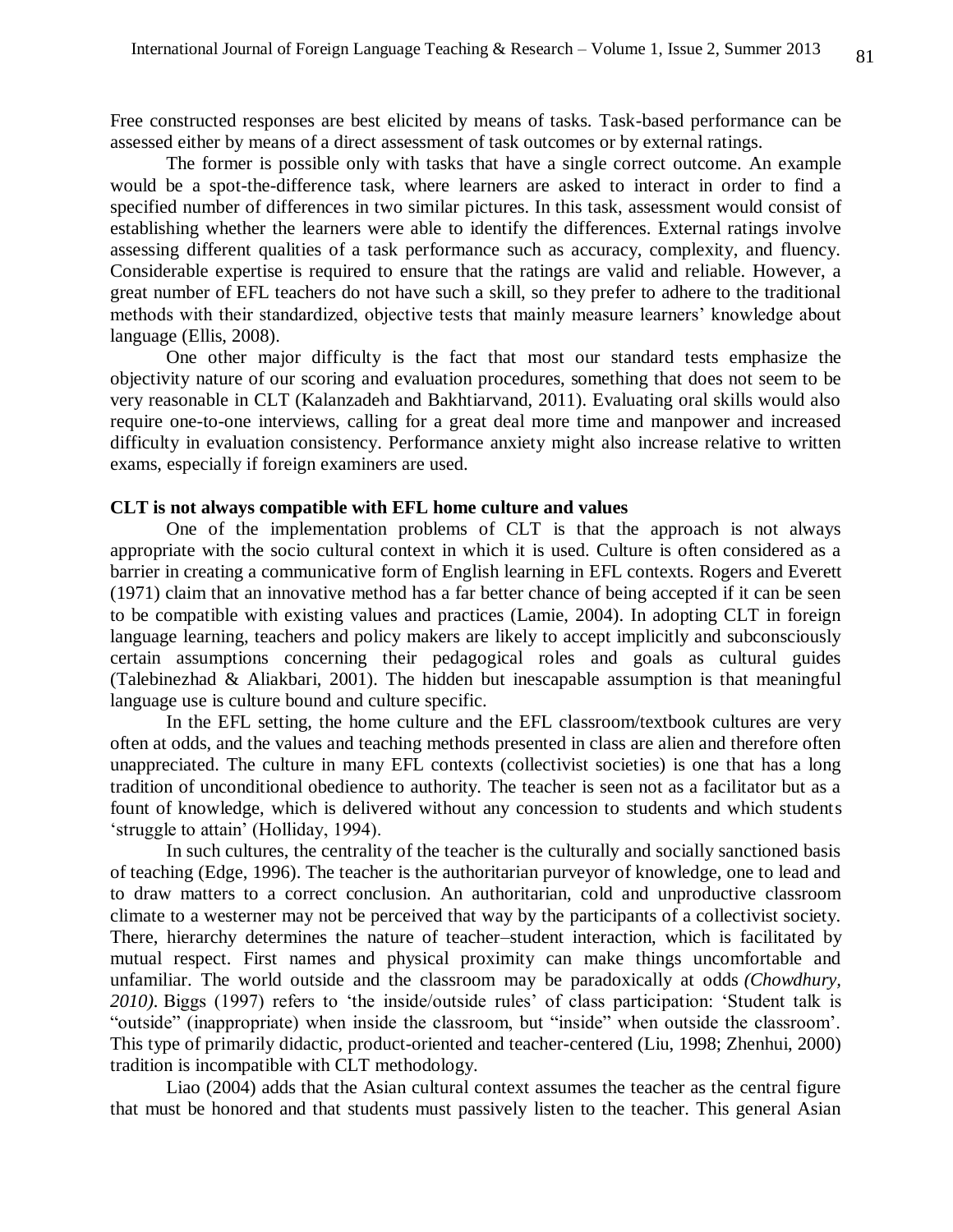culture prevents genuine communication from happening in class, making it a hindrance in the application of CLT. The formal relationship between teacher and student where the teacher is assumed to be a superior, omniscient figure while the students are a group of individuals who must obey and receive the teacher's explanations as they are clearly will not create a communicative learning environment. The high-considerateness nature of Asian communicative patterns where students are not encouraged to interrupt, must respond positively, and speak in a flat intonation, also make it less likely for communicative interactions to occur in language learning.

Learners of different cultures also have different learning styles. These learning styles can influence the successful implementation of communicative language teaching either positively or negatively. For instance, Zhenhui (2001) in*Matching Teaching Styles with Learning Styles in East Asian Contexts* states that in East Asia, most students see knowledge as something to be transmitted by the teacher rather than discovered by the learners.

Cultural constraints inhibit the communicative competence of these students and limit the choices they could make elsewhere. It appears from the above discussion that the problem lay not so much with the competence of students as with the overall cultural orientation to the academic atmosphere. The students want the teacher to be an information provider and if you are not one, it is sometimes taken as if you don't know much, and that's a part of our culture. It all comes down from the family image because even at home there is someone who is really the head of the family and it is this concept that has also come down to the classroom and the students see the teacher as their guardian, one who would truly guard them and give them all their answers to their questions and queries *(Chowdhury, 2010).*

### **There are not enough teacher training courses to promote awareness of teachers**

Teachers have a constructive role in the development of better curricula. The precondition for this effective participation is to have dynamic teacher training courses which would help teachers learn the 'how' of change in progress. Awareness raising is an important issue in any process of change or innovation. Teacher training courses have an important role in creating situations to facilitate reflection and contemplation for the teachers as important agents of change (Lamie, 2004). Teachers in many EFL classes are typically not required to have any special TESOL certification or training in linguistics. In-service teacher training courses along with conferences, workshops and seminars can be quite effective in promoting the awareness of teachers. Through involving teachers in teaching practice activities, they could learn the realities directly from the context.

The literature of change theory abounds with the assumption that change is a painful process (Fullan, 1991; Pinar, 1999). The resentment and resistance that teachers feel towards external attempts to impose change (Goh, 1999) must be compounded when no discussion or collaboration takes place (Fullan, 1991; Hadley, 1999). Easen (1985, p.71) comments that imposed change itself will not be successful, unless the process of personal change is also considered. Even those teachers who are willing to change, however, must be given the support to do so, as Li (2001) suggests and Carless (1999, p.23) confirms: 'Without sufficient retraining, even teachers initially enthusiastic about an innovation can become frustrated by problems in implementation and eventually turn against the project'. Teachers, who have been professionals in the traditional methodology of Grammar-translation, may be suddenly faced with the communicative apparatus and be asked to implement it in their routine classroom activities. Such an abrupt transition dramatically affects their confidence and subsequently leads to the adoption of some conservative attitude in their teaching (Ghanbari and Ketabi, 2011).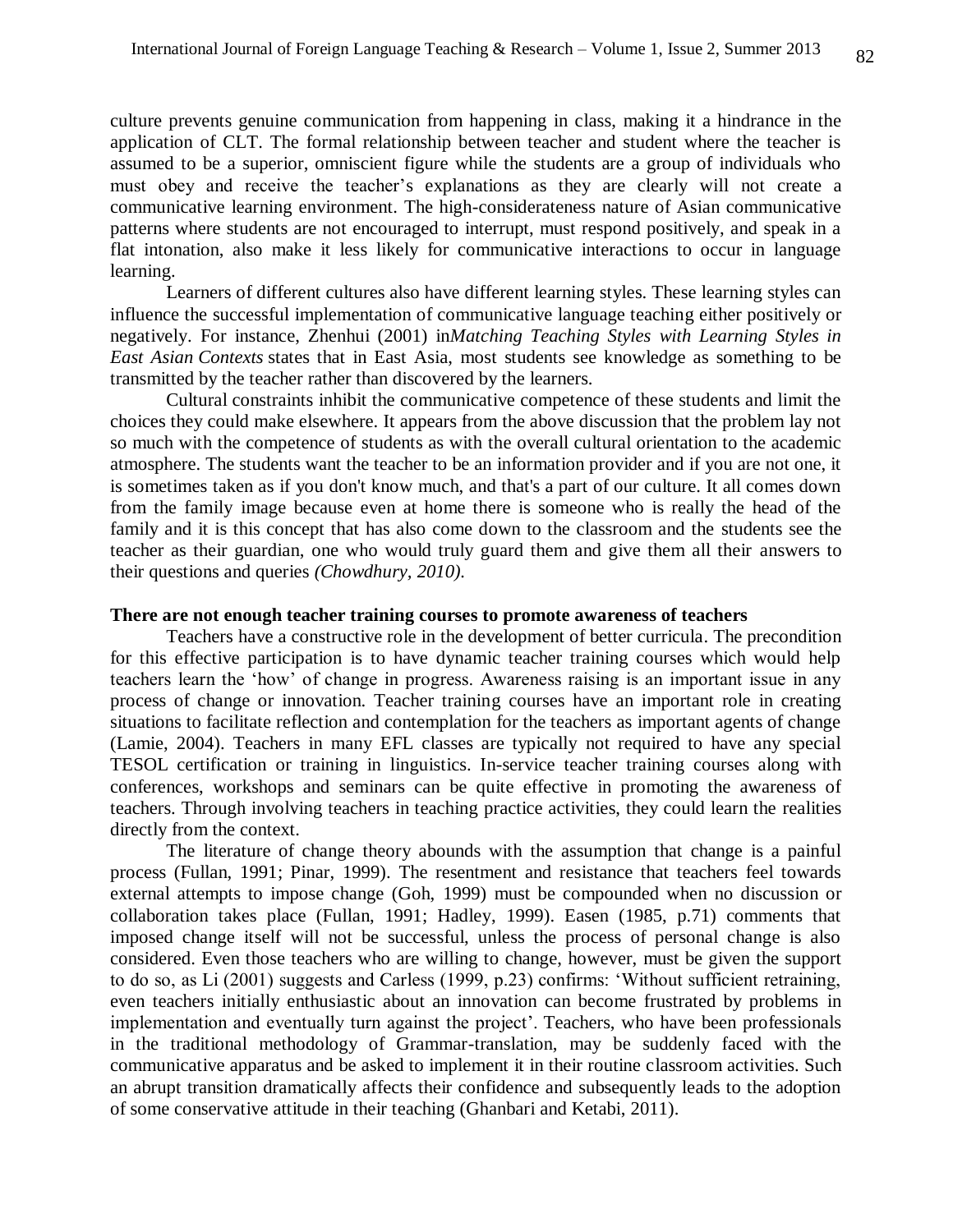One problem is that these in-service training courses are few in number in many EFL contexts or the teachers do not have enough opportunity to attend them. Moreover, the theorytransmitting nature of these courses in some EFL contexts prevents teachers to practically experience teaching in the new program: In-service training courses bombard the teachers with theories mostly adopted from western status quo knowledge of the practice. They do not come down to the realities of the particular EFL context. Therefore, it demands the change initiators to mediate the methodologies derived from the western societies and philosophical paradigms according to the realities of the context they aim to create change.

### **Creating the right kind of interaction is a major challenge for teachers**

The CLT approach attempts to involve learners in more authentic and interactive learning tasks that promote both comprehensible input and learners' language output. Students develop their language proficiency by having opportunities to produce comprehensible output. Classroom activities in which students work together in pairs or small groups to complete some task allow for more student-generated talk (Crandall, 1994; Echevarria, Vogt& Short 2004; Glaudini Rosen & Sasser, 1997; Grabe & Stoller, 1997). However, creating the right kind of interaction for acquisition constitutes a major challenge for teachers. From among the learners who participate in the interaction, only some of them engage in meaning negotiation. The others simply listen. Even when acquirers do talk, they do not often make the kind of adjustments the comprehensible output hypothesis claims are useful in acquiring new forms.

Pica (1988) concluded that instances of comprehensible output were "relatively infrequent" (p. 45). In her study of ten one-hour interactions between low level ESL acquirers and native speakers (teachers), only 87 potential instances of comprehensible output were found, that is, interactions in which the native speaker requested "confirmation, clarification, or repetition of the NNS utterance" (p. 93). These 87 interactions contained only 44 cases in which the non-native speaker modified his or her output (about four per hour), and of these 44, only 13 modifications involved grammatical form, about one per hour. Such situation could be even severe in the case of EFL context where the majority of interactions is limited to learner-learner interactions.

Output and especially comprehensible output is too scarce to make a real contribution to linguistic competence. A problem all output hypotheses have is that output is surprisingly rare (Krashen, 1994). In the case of comprehensible output, the problem is especially severe. Comprehensible output in response to requests for clarification is usually quite infrequent. Moreover, there is additional evidence that "pushing" students to speak is unpleasant for them. When asked what aspects of foreign language classes are the most anxiety-provoking, students put "talking" at the top of the list (Young, 1990). Laughrin-Sacco (1992) reported that for students in beginning French classes, "for nearly every student speaking was the highest anxietycausing activity" (p. 314). Although all aspects of using and learning a foreign language can cause anxiety, listening and speaking are regularly cited as the most anxiety provoking of foreign language activities (Horwirz; Horwitz; Cope, 1986; MacIntyre, Gardner, 1994).

## **CLT compared with other approaches places greater demands on the teacher**

EFL teachers are usually reluctant to accept the communicative approach because of the heavy demands made on them. As stated by Medgyes (1986), CLT places greater demands on the teacher than certain other widely-used approaches. Because it is a student-centered approach and not a teacher-centered approach, the teacher has to accept extra responsibilities both before and during the class. Lessons tend to be less predictable; teachers have to be ready to listen to what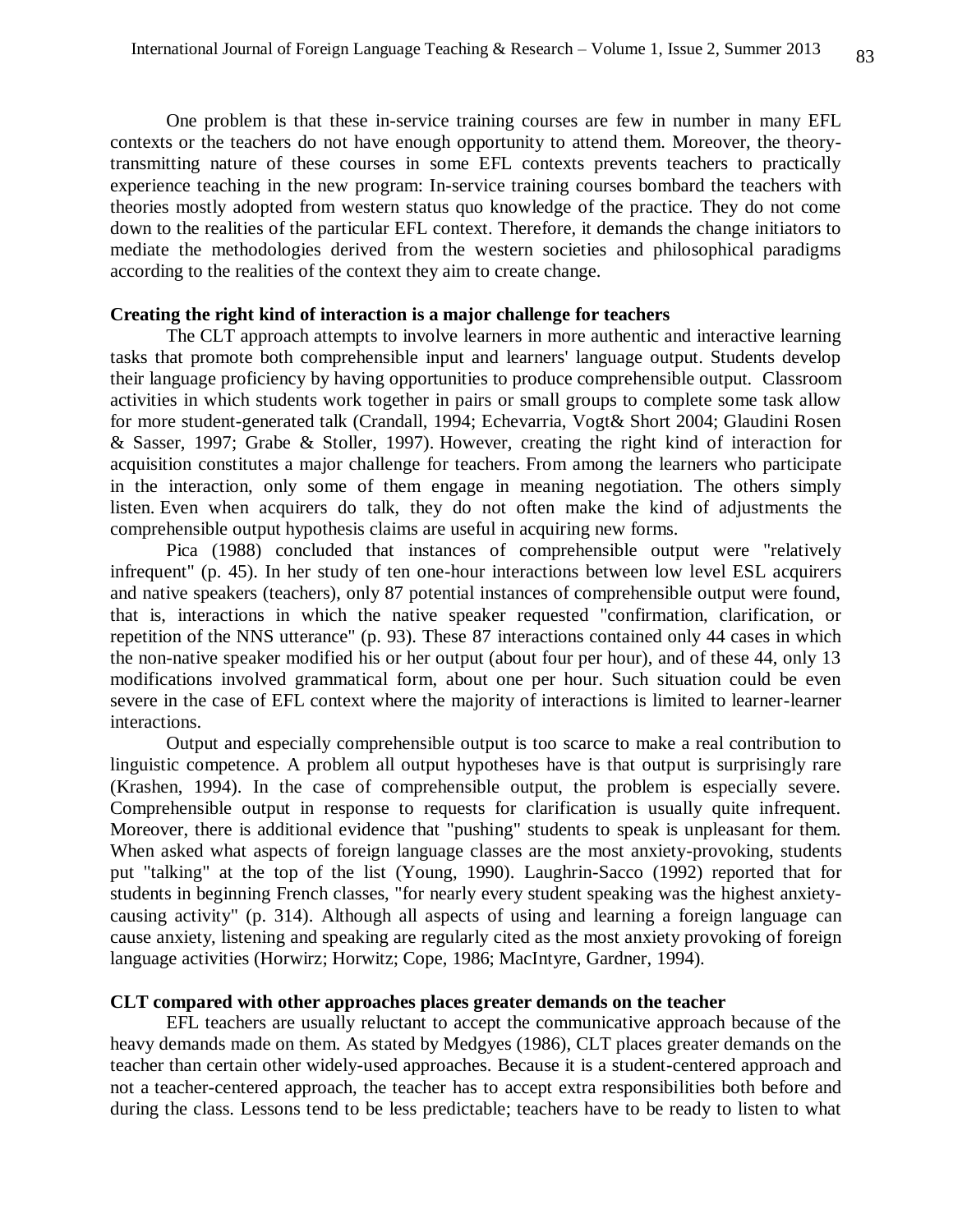learners say and not just how they say it, and to interact with them in as 'natural' a way as possible; they have to use a wider range of management skills than in the traditional teacherdominated classroom.

In addition, non-native speakers of English probably need a higher level of language proficiency or rather, a different balance of proficiency skills - to be able to communicate with ease, and to cope with discussing a broader range of facts about language use than they are accustomed to. Non-native teachers may be already immersed in the audio-lingual approach, a system which is set in such a consolidated state that it is very difficult to free themselves from the constraints, thus making the problem and the sense of burden all the more palpable.

#### **Other problems and constraints**

One of the outcomes of the CLT implementation that may not be welcomed by many EFL teachers is that student-centered classrooms may appear "chaotic." However since the learning process, or the construction of meaning, requires interaction with others, it will inevitably result in some "noise." A classroom during a communicative activity is far from quiet, however. The students do most of the speaking, and frequently the scene of a classroom during a communicative exercise is active, with students leaving their seats to complete a task (Larsen-Freeman, 1986). The activity, noise and physical dislocation can be unsettling and chaotic to a traditional teacher. As students work in groups and share materials, moving in and out of peer groups, the classroom can easily become a messy place when desks and benches are pushed together (Strelec, 2010). Many EFL learners are not used to such noisy, chaotic classes. Large size of classes in EFL contexts can make the situation worse.

One of the other problems most often recognized is the fact that the teachers of English courses themselves usually cannot speak English well. It goes without saying that this creates a great deal of difficulty if the objective of the class is to teach students how to speak the language (poza, n.d.). The level of student competence and the corresponding failure on their part to adjust to learner-centered teaching also appears to be a major problem. To accomplish this, instructors must limit their teacher-talk (the time the instructor spends talking in the classroom) and create more opportunities for students to produce spoken and written language during their lessons. As Echevarria et al. (2004) have noted: It can be particularly tempting for teachers to do most of the talking when students are not completely proficient in their use of English, but these students are precisely the ones who need opportunities to practice using English the most (p. 103).

The feedback process can also strongly affect the innovative method. In case of negative reactions to the classroom practices, the innovation process might come to an end. Positive evaluation of the changes, on the other hand, can encourage the continuation of the change process. The feedback can come from colleagues, school officials, students, state evaluation centers, etc.

### **Possible Solutions**

## **CMC can be brought into language learning and teaching**

Insufficient access to the target language both inside and outside of the classroom in EFL contexts certainly is an obstacle that negatively affects students' communicative need and motivation. Nevertheless, with the advent of computer mediated communication technology, ways of communication and learning have been efficiently changed (Leh, 1999; Cheon, 2003). By bringing CMC into language learning and teaching, the interaction pattern can be changed. Proponents of CMC suggest that teachers can encourage a greater amount of interactions by using CMC tools both inside and outside the classroom (Blake, 2000; Blin, 1999; Leh, 1999,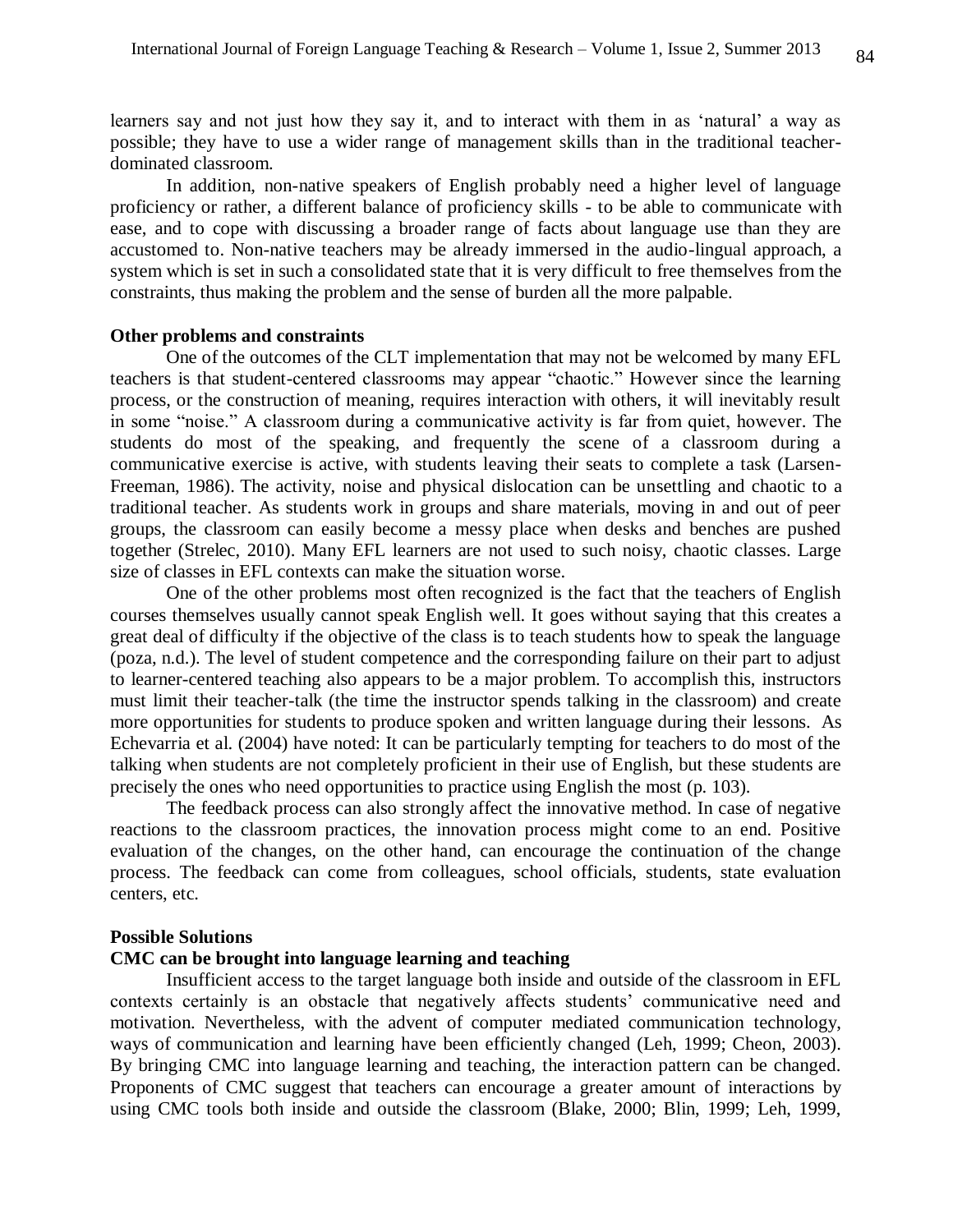Warschauer, 1997). Learning is no longer restrained in time and space, through the internet, learners are offered opportunities to communicate and learn collaboratively with learner's worldwide (Kern, 1996; Shield and Weininger, 2004). EFL learners do not need to passively listen to audio tapes alone after class; through the use of the internet and CMC tools they can easily participate in more interactions by posting and replying messages on discussion boards, writing and replying emails to their keypads, or joining online chat rooms whenever suitable. Learning becomes a 24 hour process. This new way of learning that engages learners in authentic social interactions can greatly expose learners to the target language and enable them to practice what they have learned in the classroom (Blake, 2000; Campbell, 2004, Leh, 1999, Lightbown and Spada, 1999).

Researches on computer-assisted language learning (CALL) propose that the integration of CMC into EFL learning can provide learners with more authentic input and more opportunities to participate in the target socio-cultural contexts; both linguistic and pragmatic knowledge can be promoted. Moreover, motivation, learner autonomy, social equality, and identity can also be encouraged through the use of CMC inside and outside of the classroom. Further research of whether EFL learners' communicative competence can be fully developed with the help of CMC tools still needs to be done. However, for EFL learners who desperately need more authentic exposure and the opportunities to use the knowledge learned in the classroom, the use of computer mediated communication tools both inside and outside of the classrooms certainly can benefit the learning and develop learners' communicative competence to a certain extent.

## **More natural, real needs should be set for learners**

Many EFL learners have the need to pass university entrance examinations, but this is a poor need to focus one's education on. It is artificial and temporary. So, it is better to help learners set more natural, real needs. As established earlier, many students will have to use English in their future careers. To make this fact more immediate and real to the students, perhaps the teaching materials should be changed to reflect these specific needs. Data could be gathered from real people who use English in their careers, and integrated into lesson plans in addition to travel, correspondence and other potential uses already recognized. Perhaps students themselves could be asked to consider what other possible uses they would have for language, and lessons could be shaped around their perceived needs (Poza, n.d.). Usually conducting a needs analysis is the common practice for setting goals to identify what students' needs, wants and expectations are.

### **Teachers should be given the opportunity to attend regular training**

English EFL teachers presently employed should be given the opportunity to improve their skills. In order for these teachers to make progress, they must be given what they need to make it work. Schools will have to make serious commitments toward giving teachers the time and opportunity to attend training regularly, and, if possible, sabbaticals to study abroad. Inservice teacher training courses along with conferences, and workshops can greatly help EFL teachers to deal with the innovation and change of methodology. The educational system should also provide the teachers with enough opportunity to attend these in-service training courses because the majority of teachers do not attend such courses due to the lack of enough time. Moreover, teachers with greater English speaking skills and TESOL qualifications should be given priority in new hirings.

### **Teaching methods appropriate to the local EFL context should be developed**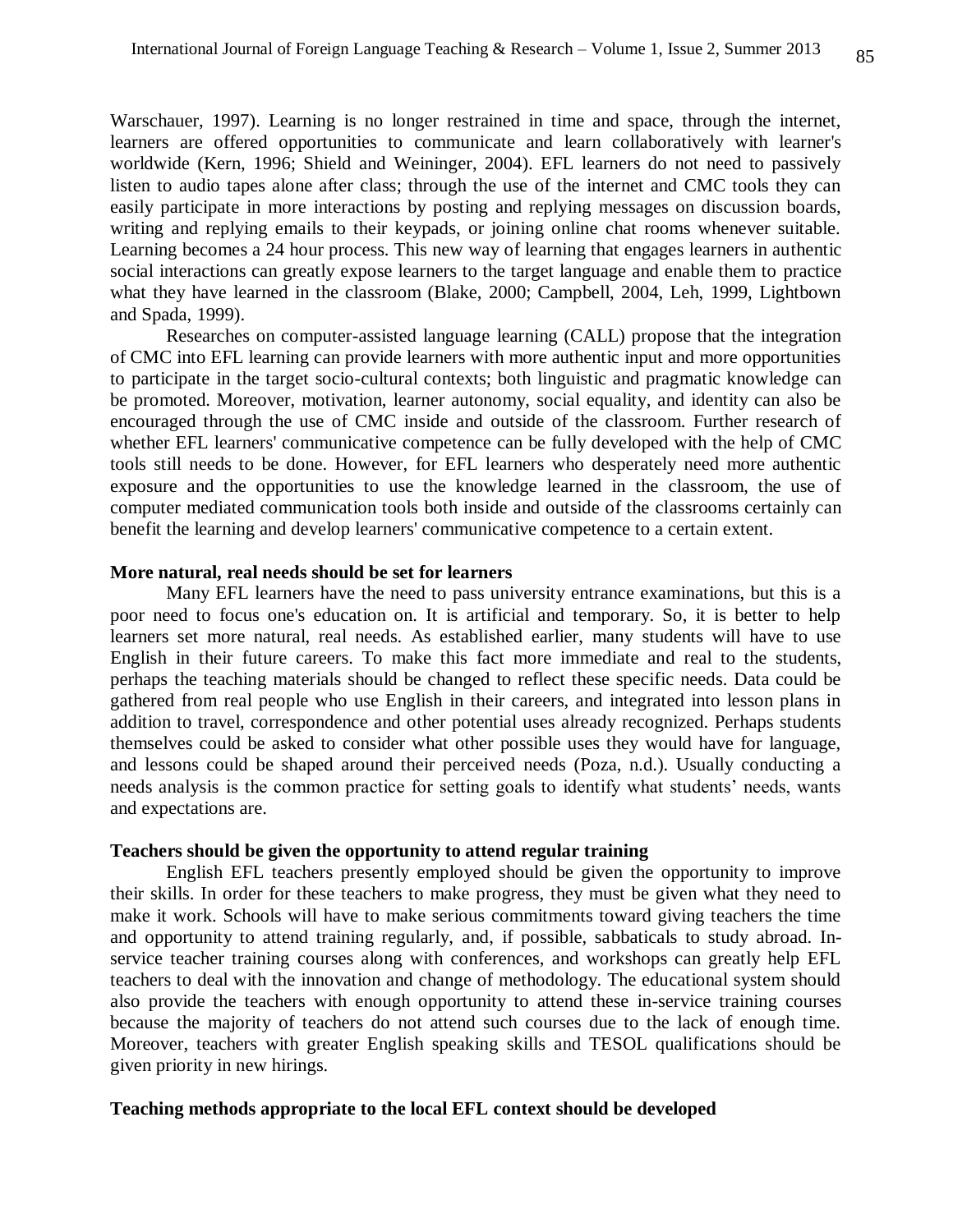The majority of EFL teachers are faced with the problems and contradictions when adopting CLT as it is a methodology mainly developed for western countries. Despite its initial claim to be appropriate an approach for EFL situation, CLT seems to be more suitable for ESL situations (Ellis, 1994, 1996; Shamin, 1996; Valdes & Jhones, 1991). To indicate this fact Edge (1996:18) points out that it seems necessary that rather than relying on expertise, methodology, and materials controlled and dispensed by Western ESL countries, EFL countries should strive to establish their own research contingents and encourage method specialists and classroom teachers to develop language teaching methods that take into account the political, economic, social, and cultural factors' and most important of all, the EFL situations in their countries. They should also devise teaching methods, appropriate to their learners, their colleagues, and their societies (Kalanzadeh and Bakhtiarvand, 2011).

### **CLT should be adapted to the realities of the EFL context**

EFL teachers who adopt CLT can justify their teaching to learners and the specific learning situation they are faced with. CLT cannot be seen as a panacea for the problems that have been. There isn't a fix framework of CLT. As learners and the learning contexts are dynamic, when CLT is applied to a certain context, the adaptation and innovation of it is necessary (Blake, 2000). Li (1998) emphasizes the flexibility that CLT offers-contrary to popular misconception, he suggests, CLT is not defined and practiced within cautious perimeters. He recommends that EFL countries should adapt rather than adopt westernized forms of CLT, meeting the immediate needs and recognizing the local constraints.

### **Conclusion and Pedagogical Implications**

The aim of the present paper was to evaluate the problems that could lead to the failure of communicative language teaching in EFL contexts and to provide some possible solutions for such problems. The main problems mentioned were related to the lack of compatibility of this method with university entrance exams, the existing cultural values in EFL contexts and EFL learners' need and motivation. Compared with other methods and approaches, CLT activities are more difficult to design and implement and place greater burden on EFL teachers. Not only the implementation, but also the assessment of this method seems to be difficult for EFL teachers who are usually used to clear-cut assessment procedures. Considering the perceived difficulties in utilizing CLT demands and what the EFL situation in many countries allows, it can be concluded that such problems need to be resolved if CLT is to be successfully implemented in EFL contexts. Awareness of such problems can provide EFL teachers and learners with insightful ideas about how to manage and, if required, to change their teaching and learning activities for the successful implementation of this method.

This study, like almost all studies done in the field of teaching English as a foreign language, is not free of limitations. There exist of course some other problems and possible remedies that have not been mentioned in this article. Basically, due to the eluding nature of CLT which is defined differently by different people one cannot claim to come to an absolute conclusion about the problems associated with using CLT in EFL contexts.

#### **References**

Adi, S.S. (2012). [Communicative language teaching: Is it appropriate for Indonesian](http://sugengadi.lecture.ub.ac.id/2012/01/communicative-language-teaching-is-it-appropriate-for-indonesian-context/)  [context?](http://sugengadi.lecture.ub.ac.id/2012/01/communicative-language-teaching-is-it-appropriate-for-indonesian-context/) *Foreign Language Annuals*, 7 (3), 110-121. Retrieved February 27, 2012, from http://sugengadi.lecture.ub.ac.id/2012/01/communicative-language-teaching-is-it-appropriate-forindonesian- context/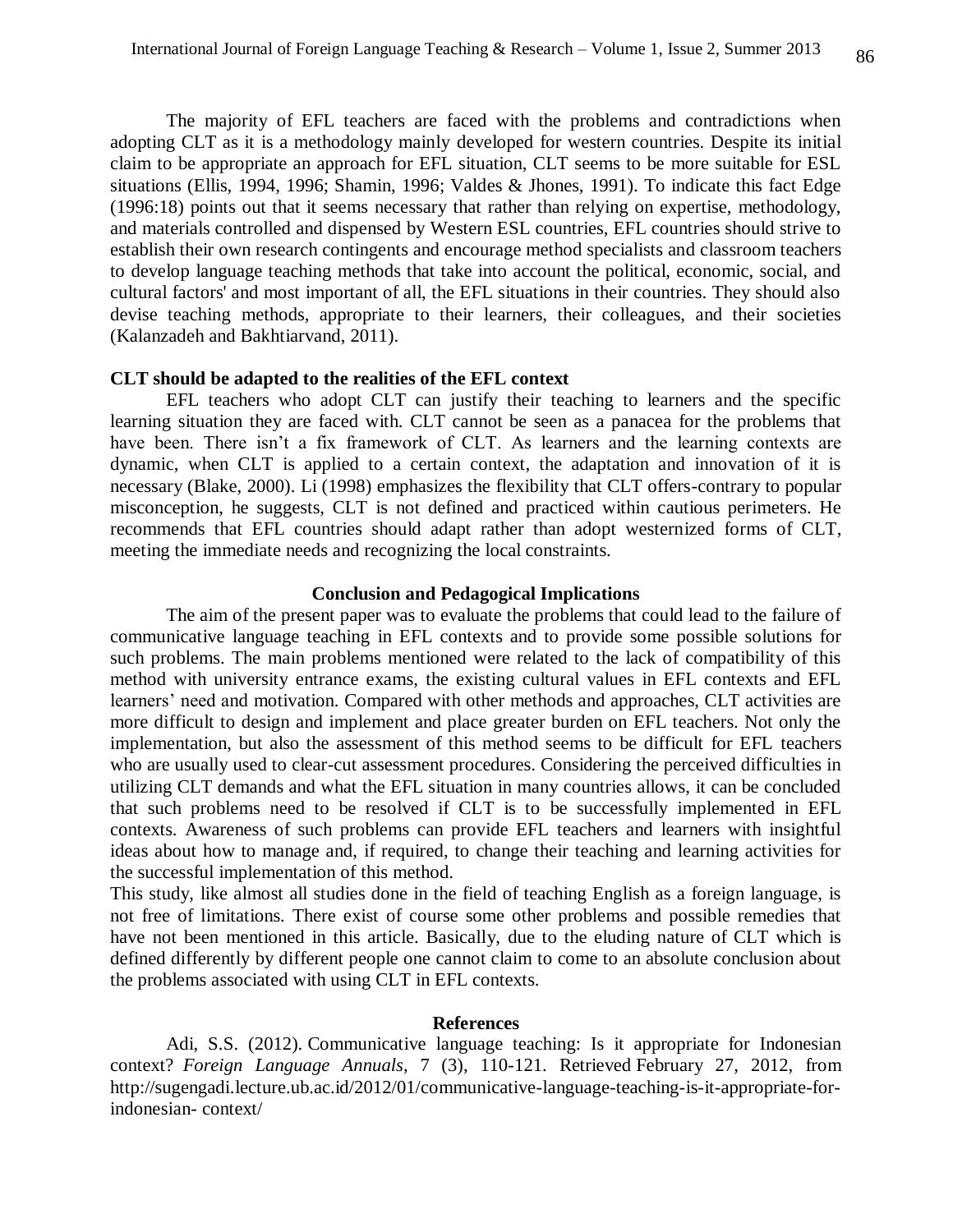Biggs, J. (1997). *Teaching across and within cultures: The issue of international students in learning and teaching in higher education: Advancing international perspectives*. Proceedings of the HERDSA Conference, Adelaide, South Australia.

Blake, R. (2000). Computer mediated communication: A window on L2 Spanish interlanguage. *Language Learning and Technology*, *4(*1), 120 – 136.

Blin, F. (1999). CALL and the development of learner autonomy. In R. Debski & M. Levy (Eds.), *World CALL: Global Perspectives on Computer-Assisted Language Learning* (32- 37*)*. The Netherlands: Swets & Zeitlinger Publishers.

Burnaby, B., & Sun, Y. (1989). Chinese teachers' views of Western language teaching. *TESOL Quarterly, 23*(7), 219-238.

Campbell, A. P. (2004). Using live journal for authentic communication in EFL classes. *Internet TESL Journal, 17*(2), 85-95*.*Retrieved October 10, 2002, from [http: //iteslj. Org/](http://iteslj.org/Techniques/%20Campbell-LiveJournal/)  [Techniques/ Campbell-](http://iteslj.org/Techniques/%20Campbell-LiveJournal/) Live Journal/

Carless, D. R. (1999). Large-scale curriculum change in Hong Kong. In C. Kennedy, P. Doyle, & C. Goh, (Eds.), *Exploring change in English language teaching* (19-29). Oxford: Macmillan Heinemann English Language Teaching.

Chapelle, C. A., & Hegelheimer, V. (2004). The language teacher in the  $21<sup>st</sup>$  century. In S. Fotos & C.M. Browne (Eds.).*New Perspectives on CALL for Second Language Classrooms* (17- 27)*.* London: Lawrence Erlbaum Associates.

Chau, L., & Chung, C. (1987). Diploma in education graduates' attitude toward communicative language teaching. *Chinese University Educational Journal*, *15*(3), 45-51.

Cheon, H. (2003). The viability of computer mediated communication in the Korean secondary EFL classroom. *The Asian EFL Journal, 45* (3), 37- 46. Retrieved October 12, 2000 from http://www.asian-efl-journal.com/march03.sub2.php

Chowdhury, M. R. (2000). Colourless green ideas: Teaching grammar in the EFL class: A rethinking. *Dhaka University Studies, 58*(2), 33-53.

Chowdhury, M. R. (2001). To west or not to west? The question of culture in adopting/adapting CLT in Bangladesh. *Journal of the Asiatic Society of Bangladesh, 46*(1), 183- 194.

Crandall, J. (1994). *Content-centered language learning. Center for Applied Linguistics,* 53 (2), 27-38*.* Retrieved March 1, 2005, from [http: //www. Cal. org/ resources/](http://www.cal.org/resources/digest/cranda01.html)  [digest/ cranda01. Html](http://www.cal.org/resources/digest/cranda01.html)

Echevarria, J., Vogt, M., & Short, D. J. (2004). *Making content comprehensible for English learners: The SIOP model* (2<sup>nd</sup>ed.). New York: Pearson Education.

Edge, J. (1996). Cross-cultural paradoxes in a profession of values. *TESOL Quarterly, 30*(1), 9-31.

Ellis, G. (1994). *The appropriateness of the communicative approach in Vietnam*. Unpublished master's thesis, Australia: La Trobe University.

Ellis, G. (1996). How culturally appropriate is the communicative approach? *ELT Journal, 50*(3), 213-218.

Ellis. R. (2008). *Principles of Instructed Second Language Acquisition.* Washington, D.C: Center for Applied Linguistics.

Fullan, M.G. (1991). *The new meaning of educational change*. London: Cassell.

Glaudini Rosen, N., & Sasser, L. (1997). Sheltered English: Modifying content delivery for second language learners. In M. A. Snow & D. Brinton (Eds.), *the content-based classroom: Perspectives on integrating language and content* (35-45). White Plains, NY: Addison Wesley Longman.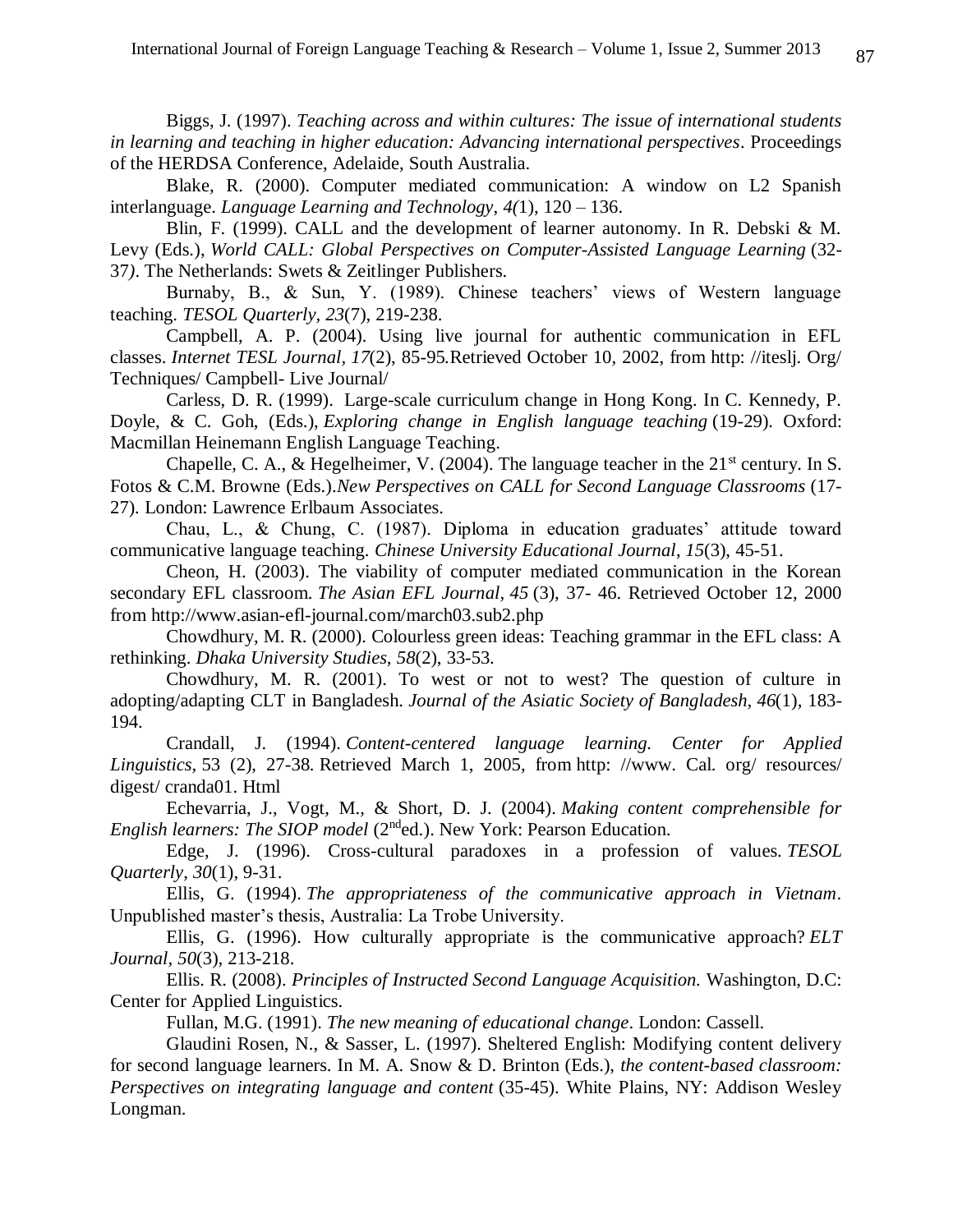Goh, C. (1999). Nationwide curriculum innovation: how do we manage change? In C. Kennedy, P. Doyle, & C. Goh, (Eds.), *Exploring change in English language teaching* (5-19). Oxford: Macmillan Heinemann English Language Teaching.

Gahin, G., & Myhill, D. (2001) The Communicative Approach in Egypt: Exploring the Secrets of the Pyramids. *TEFL Journal, 1*(2), 72-81.

Ghanbari, B, Ketabi, S. (2011). Practicing a Change in an Iranian EFL Curriculum: from Ivory Tower to Reality. *Iranian EFL Journal,* 7 (6), 9-13.

Ghorbani, M. R. (2008). The washback effect of the university entrance examination on Iranian English teachers' curricular planning and instruction. *Iranian EFL Journal, 2*, 60-87.

Grabe, W., & Stoller, F. L. (1997). Content-based instruction: Research foundations. In M. A. Snow & D. Brinton (Eds.), *Thecontent-based classroom: Perspectives on integrating language and content* (5-21). White Plains, NY: Addison Wesley Longman.

Hadley, G. (1999). Innovative curricula in tertiary ELT: a Japanese case study. *The Japanese Learner*, *19* (3)*,* 2-11.

Hedgcock, J. S. (2002). Facilitating access to communities of practice in language teaching: Toward a socioliterate approach to teacher education. *Asian EFL Journal,* 7 (2), 26-35. Retrieved November 2, 2004, from http://www.asian-efljournal.com/march03.sub2.php.

Holliday, A. (1994). *Appropriate methodology and social context.* New York: Cambridge University Press.

Horwirz, E. K., Horwitz, M. B, & Cope, J. (1986). Foreign language classroom anxiety. *The Modern Language Journal*, *70*(2), 9-12.

Huang S. J., & Liu H.F. (2000). Communicative language teaching in a multimedia language lab. *Internet TESL Journal, 19*(3), 57-66. Retrieved November 1, 2004, from [http:](http://iteslj.org/Techniques/Huang-CompLab.htm)  [//iteslj. Org/ Techniques/ Huang-](http://iteslj.org/Techniques/Huang-CompLab.htm) CompLab.htm.

Hymes, D. (1972). On communicative competence. In J.B. Pride & J. Holmes (Eds.). *Sociolinguistics* (55-67). Harmonds worth, England: Penguin Books.

Jafari Laasaki, F. (2012). The washback effect of university entrance examination (UEE) on Iranian high school EFL pedagogy. *Iranian EFL Journal,* 11(3), 3-8. Retrieved June 3, 2012, from <http://www.iranian-efl-journal.com/June-2012-fjl.php>

Kalanzadeh, G. A., & Bakhtiarvand, M. (2011). *Perceived problems in using communicative language teaching (CLT) by EFL Iranian teachers*. Unpublished doctoral dissertation, Payame Noor University of Andimeshk, Andimeshk, Iran.

Kasper, G. (1997). Can pragmatic competence be taught? *Second Language Teaching and Curriculum Center, 23* (5), 13- 22. Retrieved November 2, 2004, from [http: //nflrc. Hawaii.](http://nflrc.hawaii.edu/NetWorks/NW06/default.html)  [edu/NetWorks/NW06/default.html.](http://nflrc.hawaii.edu/NetWorks/NW06/default.html)

Kern, R. (1996). Computer-Mediated communication: Using e-mail exchanges to explore personal histories in two cultures. In M. Warschauer (Ed.), *Tele-collaboration in foreign language learning,* (105-119). Honolulu, HI: Second Language Teaching and Curriculum Centre.

Krashen S (1982). *Principles and Practice in Second Language Acquisition*, Pergamon.

Krashen, S. (1994). The input hypothesis and its rivals. In Ellis, N. (Ed.) *Implicit and Explicit Learning of Languages*, (45-77). London: Academic Press.

Lamie, M. J. (2004). Presenting a model of change. *Language Teaching Research*, *8* (3), 115-142.

Li, D. (1998). It's always more difficult than you plan and imagine: Teachers' perceived difficulties in introducing the communicative approach in South Korea. *TESOL Quarterly, 32*(4), 677-703.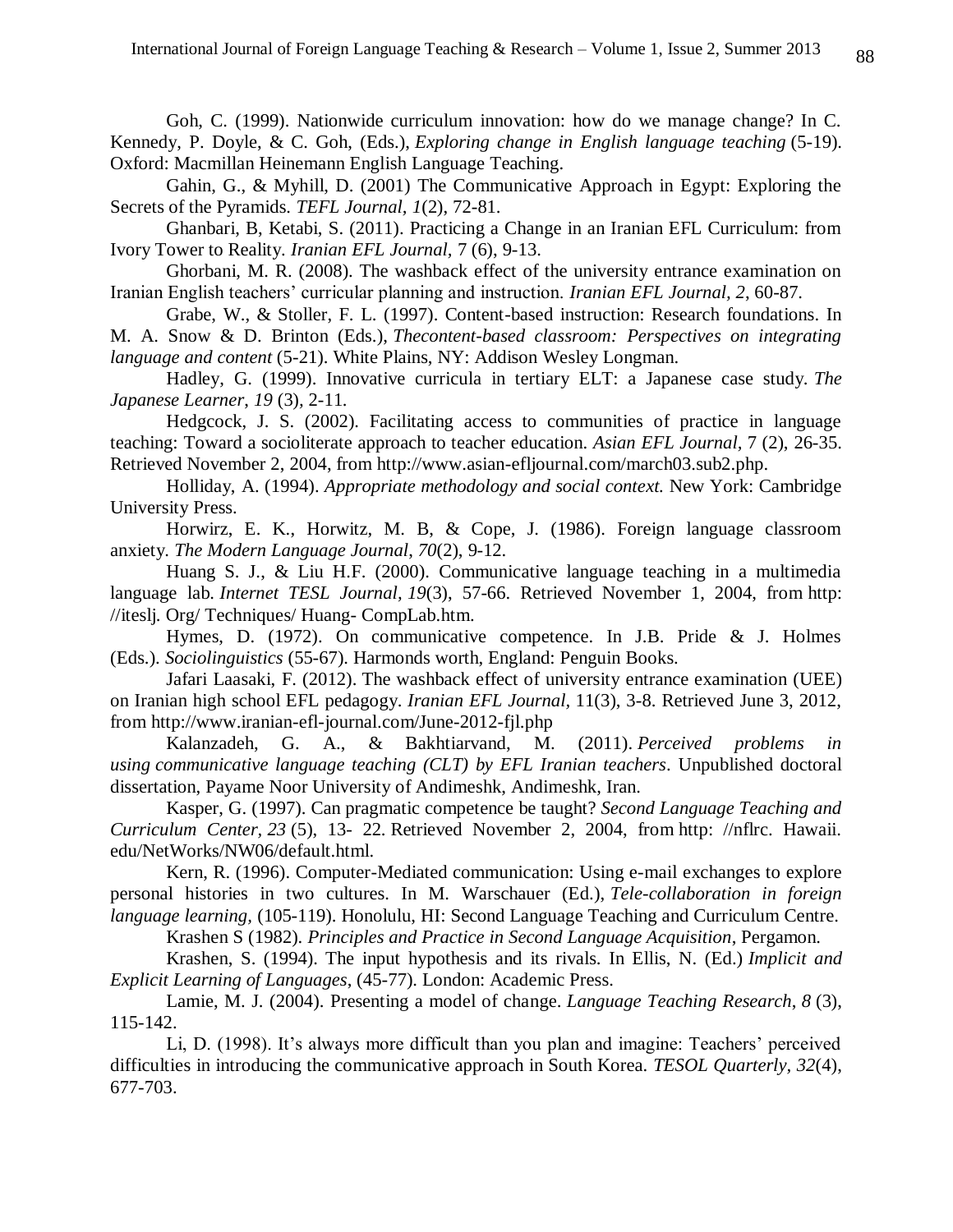Li, D. (2001). Teachers' perceived difficulties in introducing the communicative approach in South Korea. In D. Hall, & A. Hewings, (Eds.), *Innovation in English language teaching,* (149-69). London: Routledge.

Leh, A. S. C. (1999). Computer-mediated communication and foreign language learning via electronic mail. *Interactive Multimedia Electronic Journal of Computer-Enhanced Learning, 11* (5), 29-38. Retrieved October, 10, 2004, from [http: //imej. wfu. edu/ articles/](http://imej.wfu.edu/articles/1999/2/08/index.asp)  [1999/2/ 08/index.asp.](http://imej.wfu.edu/articles/1999/2/08/index.asp)

Lightbown, P.M., & Spada N. (1999). *How Languages are Learned (Revised Edition).* Oxford: Oxford University Press.

Loughrin-Sacco, S. (1992). More than meets the eye: An ethnography of an elementary French class. *Canadian Modern Language Review,* 49, 80-101.

Medgyes, P. (1986). Queries from a communicative teacher. *ELT Journal, 40* (2), 107-12. MacIntyre, P. D., & Gardner, R. C. (1994). The subtle effects of language anxiety on cognitive processing in the second language. *Language Learning* (44), 283 –305.

Norouzi Larsari, V. (2011). Learners' communicative competence in English as a foreign language (EFL). *Journal of English and literature*, 2(7), 161-165.

Pica, T. (1988). Interactive adjustments as an outcome of NS-NNS negotiated interaction. *Language Learning,* 38 (3)*,* 45-73.

Pinar, K. (1999). Introducing new course materials. In C. Kennedy, P. Dayle, and C. Goh (Eds.), *Exploring change in English language teaching* (47-54). Oxford: Macmillan Heinemann English Language Teaching.

Power, T. (2003). Communicative Language Teaching: The appeal and poverty of Communicative Language Teaching.*TESOL Quarterly, 25* (7), 87-96. Retrieved November 1, 2004, from http://www.btinternet.com/~ted.power/esl0404.html

Poza, L. H. (n. d.). Past failures of and future recommendations for communicative language teaching in Japan. *TESL Canada Journal,* 5 (1), 35- 47.

Richards, J. C. & Rodgers, T. S. (2001). *Approaches and methods in language teaching* (2<sup>nd</sup> ed.). New York: Cambridge University Press.

Rogers, E., & Everett, M. (1971). *Communication of innovation: a cross-cultural approach* London: Collier-Macmillan.

Sano, M., & Harmer, J. (2001). *The Practice of English Language Teaching*. Long man Publications.

Strelec, J. (2010). Student centered classrooms. *Foreign Language Annuals*, 17 (2), 89- 93.Retrieved May 6, 2009 from http://gcepbd.ning.com/profiles/blogs/student-centeredclassrooms.

Savignon, S. J. (2007). *Communicative language teaching (CLT) for the 21st century.* Beijing: Foreign Language Teaching and Research Press.

Shield. L., & Weininger M. J. (2004). Collaboration in a virtual world: Group work and the distance language learner. In R. Debski and M. Levy (Eds.). *World CALL: Global Perspectives on Computer- Assisted Language Learning* (72-83)*.* The Netherlands: Sweets and Zeitlinger Publishers.

Shamin, F. (1996). *Learner resistance to innovation in classroom methodology.* Cambridge: Cambridge University Press.

Shumin, K. (1997). Factors to consider: Development of adult EFL students' speaking abilities. *English Teaching Forum online, 35* (3), 8-11. Retrieved November 2, 2004, from http://exchanges.state.gov/forum/vols/vol35/no3/p8.htm.